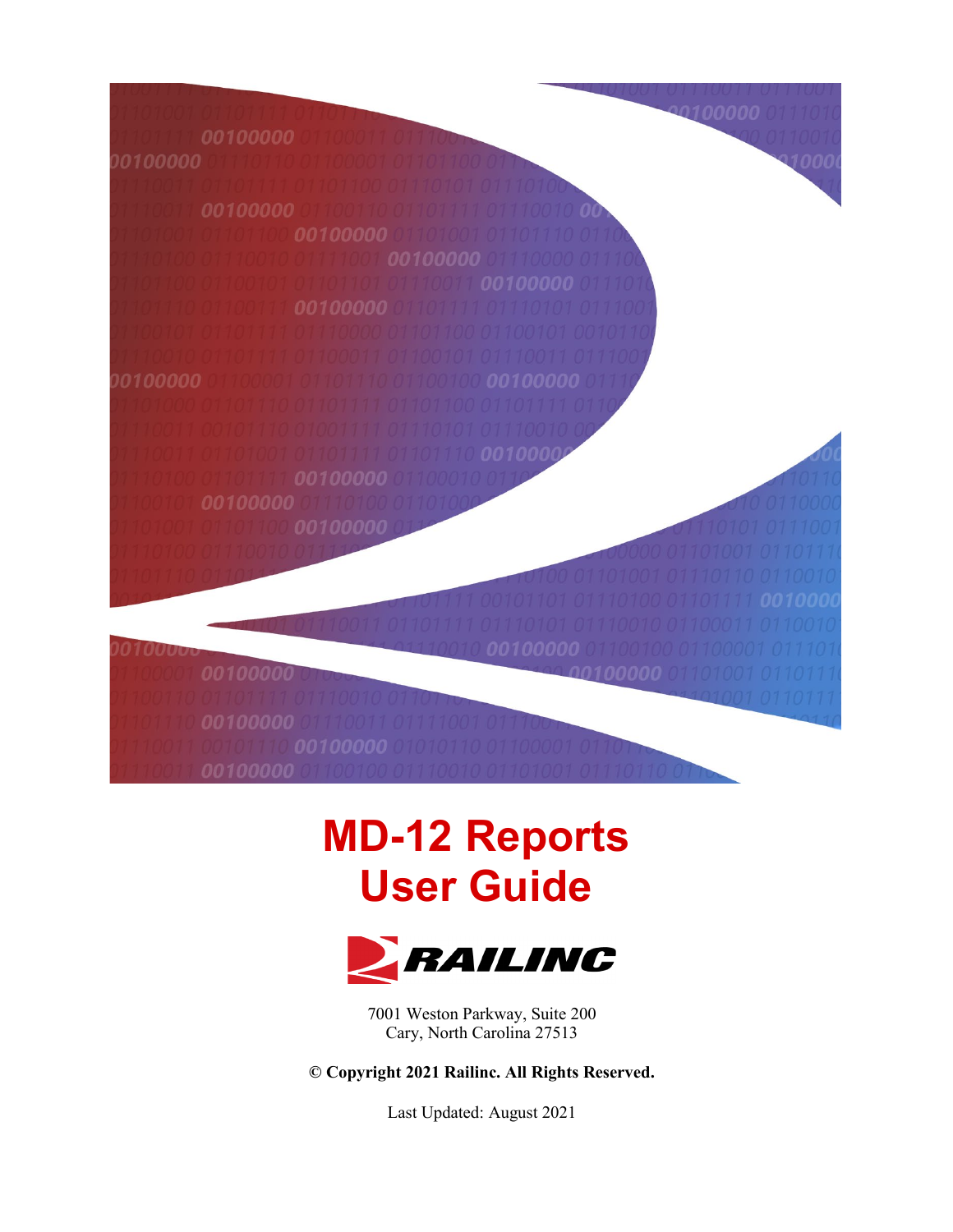# **Table of Contents**

# **Exhibits**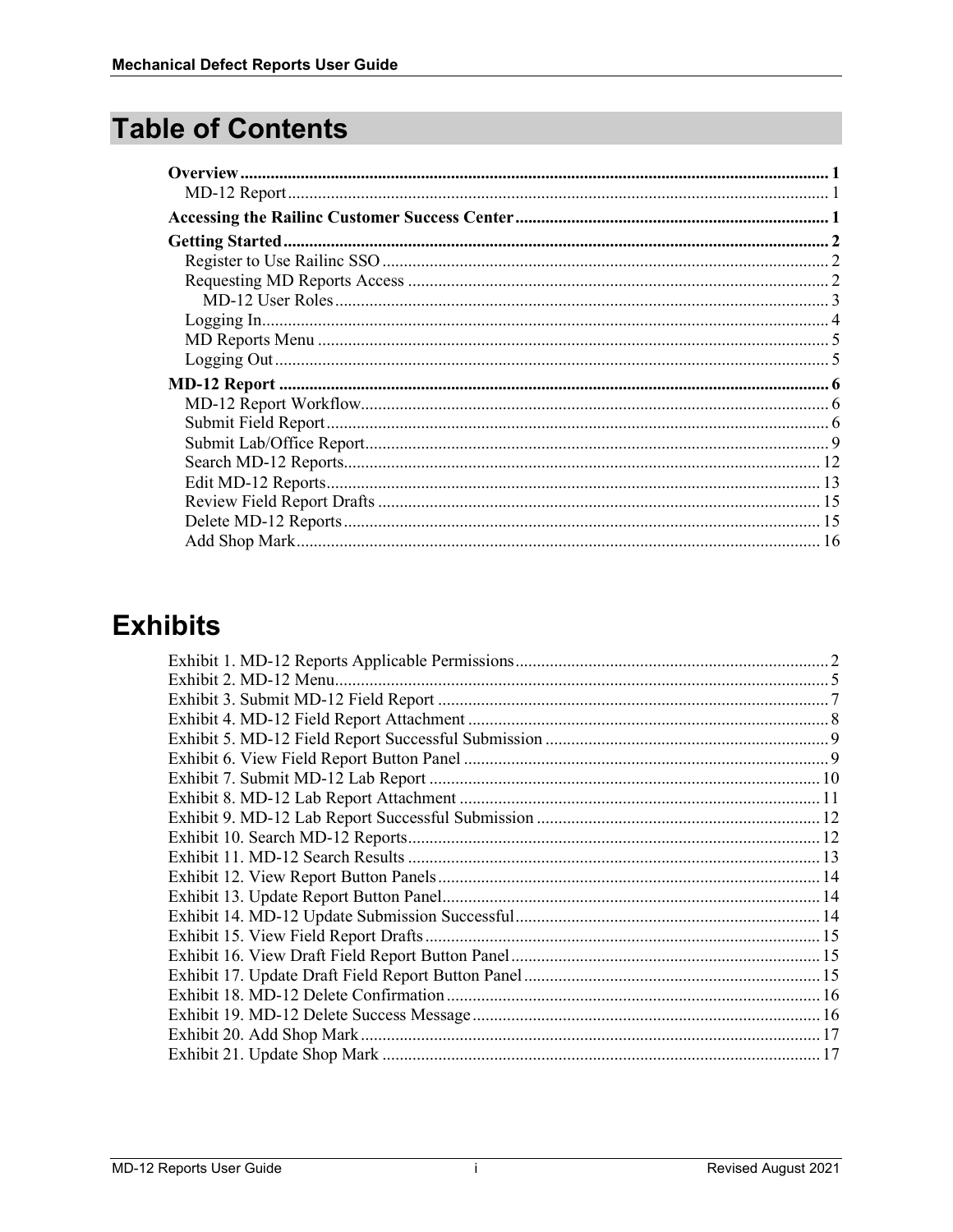### <span id="page-2-0"></span>**Overview**

### <span id="page-2-1"></span>**MD-12 Report**

MD-12 Reports are submitted to Railinc for analysis with the goal of reducing axle related mechanical service interruptions (derailments and other line of road failures) and increasing yard and shop efficiency.

Rule 43 in the *Field Manual of AAR Interchange Rules* establishes the minimum mechanical requirements for removing broken and defective axles. Refer to Rule 43 in the *Field Manual of the AAR Interchange Rules* for more information.

MD-12 forms allows users with permissions to report on broken and defective axles. Rule 43 is governed by the AAR and overseen by the AAR's Wheel, Axle, Bearing and Lubrication Committee (WABL). If you have questions about completing MD-12 forms, send an email to  $wabl(\partial_{\alpha}ar.com.$  If you experience technical difficulties with these electronic forms, contact Railinc's Customer Success Center at [csc@railinc.com](mailto:csc@railinc.com) or 1-877-RAILINC (724-5462).

### <span id="page-2-2"></span>**Accessing the Railinc Customer Success Center**

The Railinc Customer Success Center provides reliable, timely, and high-level support for Railinc customers. Representatives are available to answer calls and respond to emails from 7:00 a.m. to 7:00 p.m. Eastern time, Monday through Friday, and provide on-call support via pager for all other hours to ensure support 24 hours a day, 7 days a week. Contact us toll-free by phone at 877- RAILINC (1-877-724-5462) or send an email directly to  $\csc(\theta x)$  railinc.com.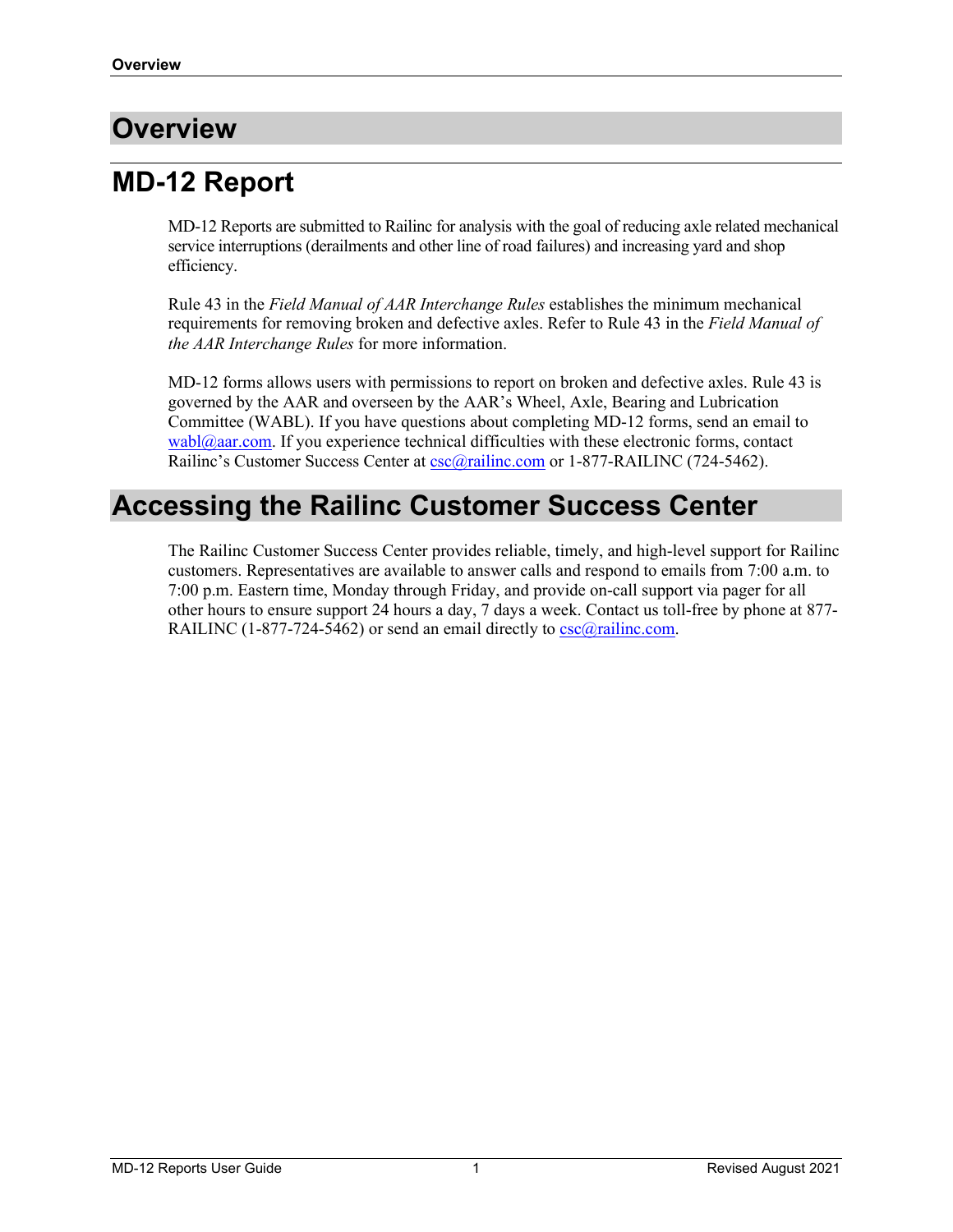### <span id="page-3-0"></span>**Getting Started**

MD Reports is accessed using the Railinc Single Sign-On (SSO), which is accessed from the Railinc portal a[t https://public.railinc.com.](https://public.railinc.com/) The SSO Login is located at the upper right of the screen.

### <span id="page-3-1"></span>**Register to Use Railinc SSO**

For access to MD Reports and other Railinc applications, register to use Railinc Single Sign-On. Refer to the *[Railinc Single Sign-On/Launch Pad User](https://public.railinc.com/sites/default/files/documents/SSOUserGuide.pdf) Guide* for information about the use of Railinc Single Sign-On.

Once SSO registration is complete, you request access to MD Reports within SSO.

### <span id="page-3-2"></span>**Requesting MD Reports Access**

After you receive authorization to use Railinc SSO, you must request general access to MD Reports by following instructions in the *[Railinc Single Sign-On/Launch Pad User Guide](https://public.railinc.com/sites/default/files/documents/SSOUserGuide.pdf)*. To access MD Reports, select one or more of the available roles. Your level of access to the MD Reports is determined when you request access through Railinc Single Sign-On. [Exhibit 1](#page-3-3) shows a complete list of available roles as seen in SSO.

<span id="page-3-3"></span>*Exhibit 1. MD-12 Reports Applicable Permissions*

| <b>MD Reports</b><br><b>Mechanical Defect Reporter</b>                                                                      |
|-----------------------------------------------------------------------------------------------------------------------------|
| <b>Select Roles</b><br>Confirm<br>3<br>Done                                                                                 |
| MD-12 Field Reporter (MARK required)<br>H<br>MD-12 Field Reporter                                                           |
| MD-12 Lab Reporter (MARK required)<br>MD-12 Lab Reporter                                                                    |
| MD-12 Report Reviewer (MARK required)<br>User who can view & edit MD-12 reports belonging to his/her company.               |
| MD-12 Sponsor (MARK required)<br>This is the role for a user be authorized to submit a MD-12 report on behave of a railroad |
| Comments                                                                                                                    |
| /h.<br>0/255<br><b>Next</b><br>Return                                                                                       |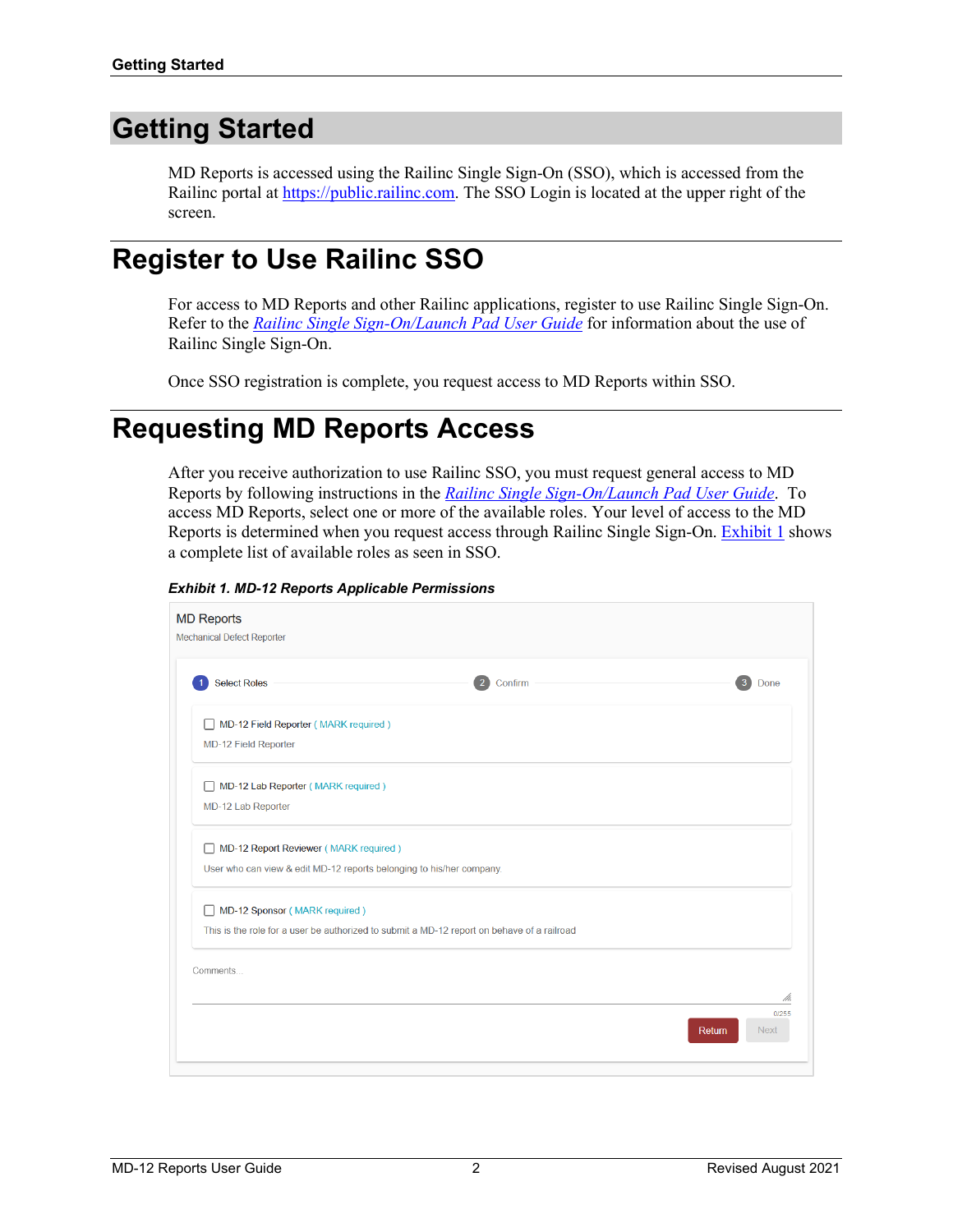### <span id="page-4-0"></span>**MD-12 User Roles**

Your assigned user role determines what functions you can perform. User roles are assigned by Railinc or by your company administrator through the Single Sign-On interface. The following user roles can be assigned to users of MD-12 Reports, with the subsequently listed functions:

**MD-12 Field Reporter** – Non-railroad field reporters must also be set up with Sponsor permissions before they can submit Field Reports on behalf of a railroad (reporter mark). For example, non-railroad Field Reporter (TTX) can submit a report if they have the Sponsor (BNSF) permissions. Railroad field reporters can submit Field Reports on behalf of a company. For railroad users, their mark will be both reporter and performer. This permission is approved by the MD Reports company admin.

- Submit Reports
- Search Reports
- View Reports
- Edit Reports
- Upload Images to Reports
- Delete Reports

**MD-12 Lab Reporter** – Only available to railroad users: Lab Reporter can submit Lab/Office Reports on behalf of a company (reporter and performer mark). This permission is approved by the MD Reports company admin.

- Submit Reports
- Search Reports
- View Reports
- Edit Reports
- Upload Images to Reports
- Delete Reports

**MD-12 Sponsor** – Non-railroad users are required to request and be granted this Sponsor permission by the railroad's company admin in order to submit Field Reports on behalf of the railroad (performer mark). A separate Sponsor permission is required for each railroad/mark needed.

- Submit Reports
- Search Reports
- View Reports
- Edit Reports
- Upload Images to Reports
- Delete Reports

**MD-12 Report Reviewer** – Railroad report reviewers using a field reporting non-railroad mark cannot edit Field Reports, but can edit Lab/Office Reports. Railroad report reviewers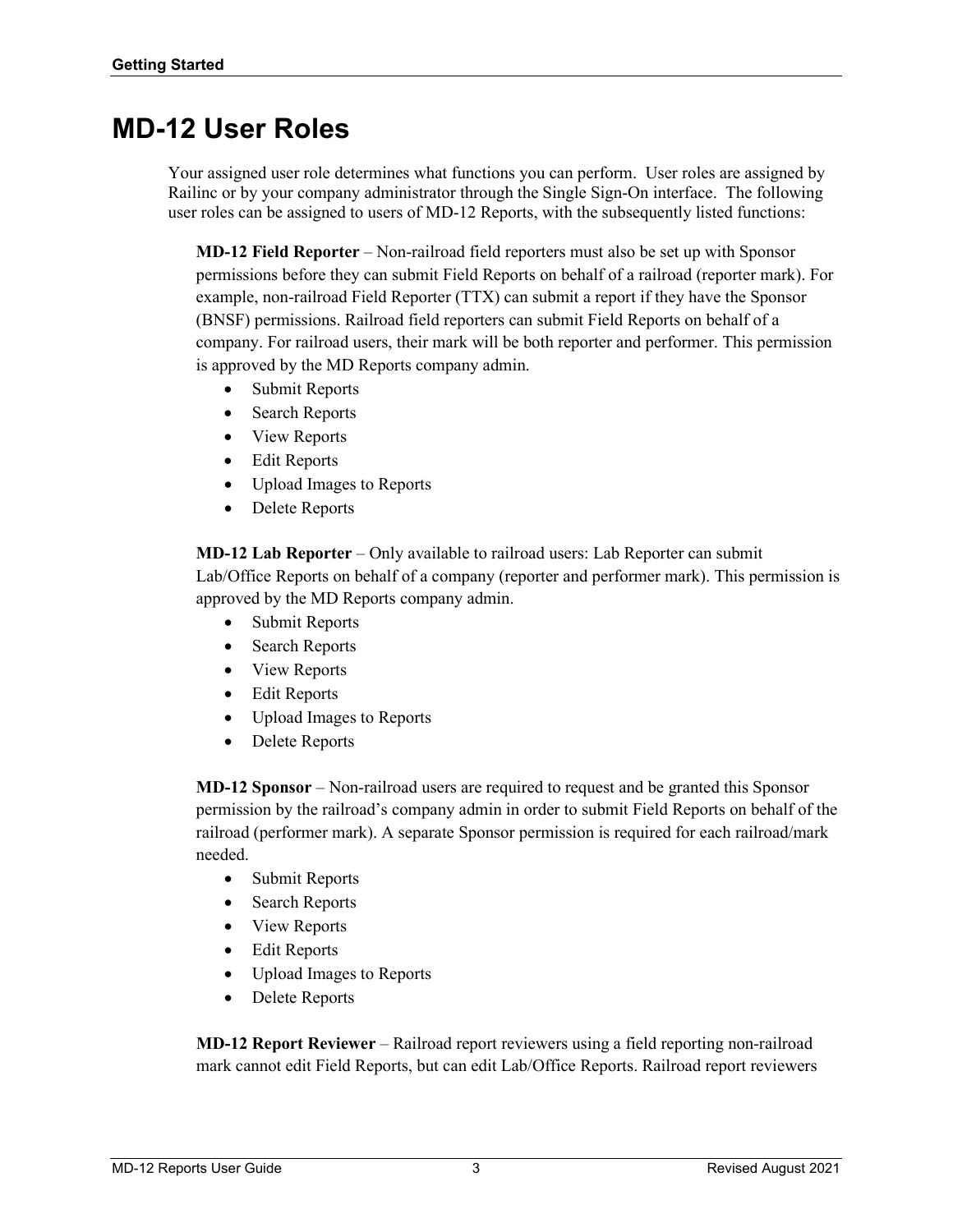using a field reporting railroad mark can edit Field Reports and Lab/Office Reports. Nonrailroad report reviewers cannot submit or edit Lab/Office Reports.

- Search Reports
- View Reports
- Edit Reports
- Upload Images to Reports

**MD-12 Report Viewer** – User (WABL members) can view all submitted MD-12 reports.

- Search Reports
- View Reports

**MD-12 Report Editor** - User (WABL members) can edit all submitted MD-12 reports.

- Submit Reports
- Search Reports
- View Reports
- Edit Reports
- Upload Images to Reports
- Delete Reports

### <span id="page-5-0"></span>**Logging In**

To log into the MD Reports:

- 1. Open your internet browser and enter [https://public.railinc.com](https://public.railinc.com/) to open the Railinc website.
- 2. Select the **Customer Login** link in the upper right of the page. The Account Access page is displayed.
- 3. Enter your **User ID** and **Password**. Select **Sign In**. The Railinc Launch Pad is displayed.
- 4. In **My Applications**, select **MD Reports**.
- 5. The MD Reports Home page is displayed. Menu items for MD-12 may vary depending on your roles and permissions. [Exhibit 2](#page-6-2) shows the menu items that support MD-12 Reports functionality.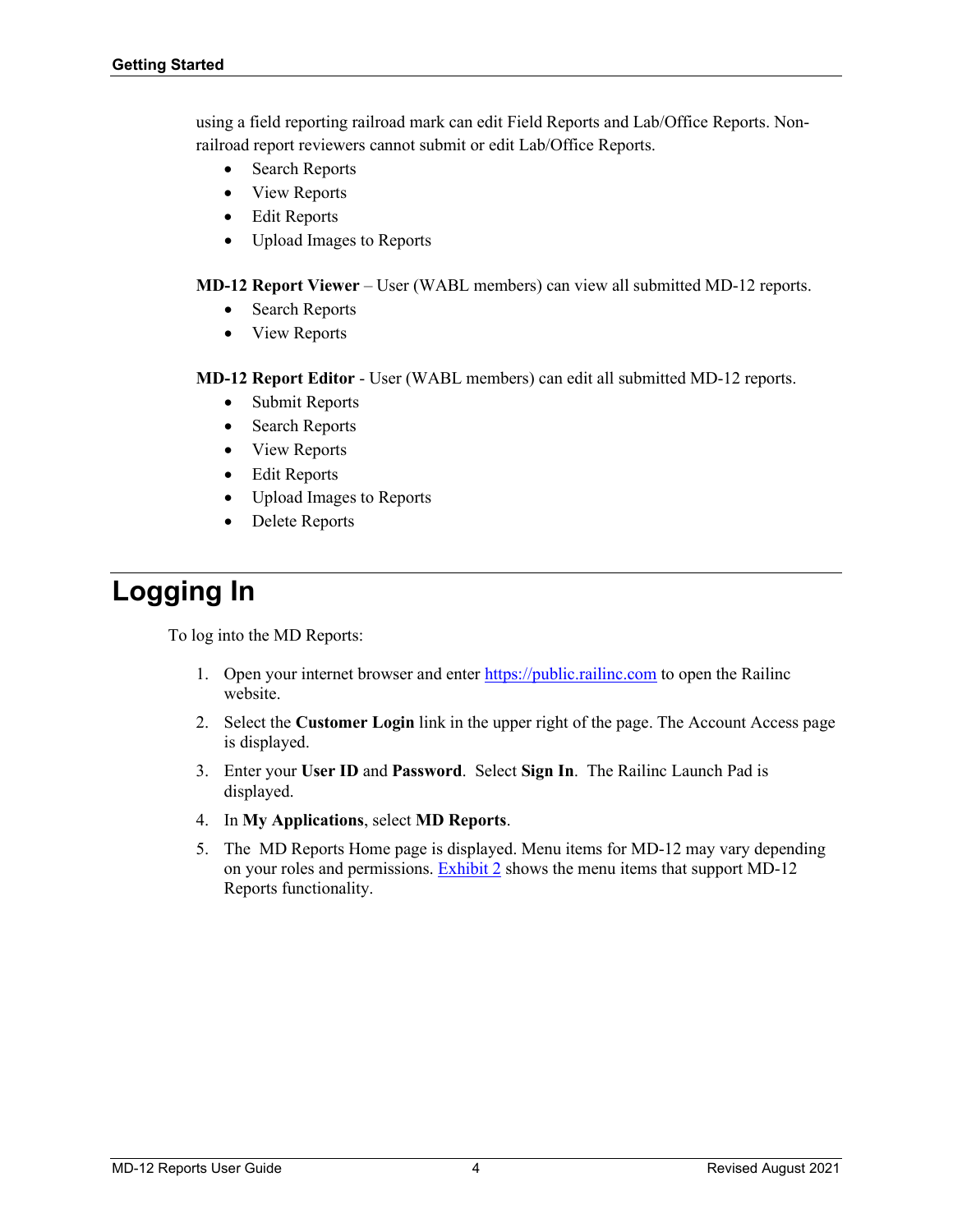# <span id="page-6-2"></span><span id="page-6-0"></span>**MD Reports Menu**

#### *Exhibit 2. MD-12 Menu*

| Submit Field Report        |
|----------------------------|
| Lab/Office Report          |
| Search Reports             |
| Review Field Report Drafts |
| Add Shop Mark              |
|                            |

## <span id="page-6-1"></span>**Logging Out**

Select the **Sign Out** link in the upper right corner to end a MD Reports session. You are returned to the SSO Login Page.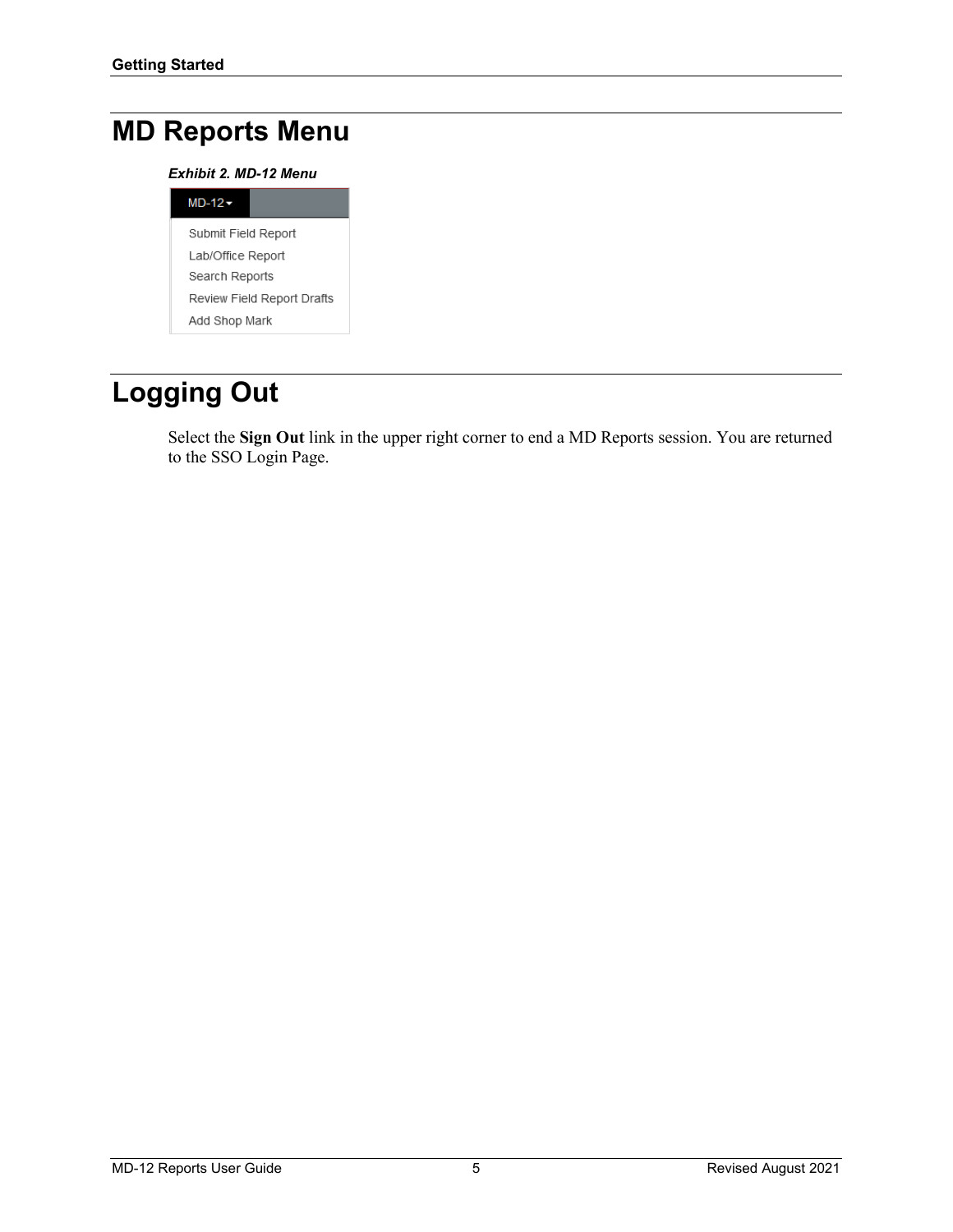# <span id="page-7-0"></span>**MD-12 Report**

# <span id="page-7-1"></span>**MD-12 Report Workflow**



### <span id="page-7-2"></span>**Submit Field Report**

To submit a Field Report, you must be assigned MD-12 Field Reporter permissions. Nonrailroad field reporters must be set up with Sponsor permissions before they can submit Field Reports on behalf of a company (reporter mark). For example, non-railroad Field Reporter (TTX) can submit a report if they have the Sponsor (BNSF) permissions. Railroad field reporters can submit Field Reports on behalf of a company (mark is both reporter and performer).

All Field Reports have an editing window of one week.

**Attn: Non-railroad users** who need to submit the Field Report on behalf of a railroad (Performer MARK field pictured below), must first be granted the MD-12 Sponsor permission by the company admin of the railroad under their mark. You will see this information message when you do not have permissions to report a railroad mark.

| Lab/Office Performer |                                                                                                                                                                                                                                     |
|----------------------|-------------------------------------------------------------------------------------------------------------------------------------------------------------------------------------------------------------------------------------|
| Performer MARK *     |                                                                                                                                                                                                                                     |
|                      | 16 If you are not employed by the Railroad you are trying to submit the Field Report on behalf of (Performer MARK), you will need a company admin from<br>that Railroad to grant you the MD-12 Sponsor Permission under their MARK. |
|                      |                                                                                                                                                                                                                                     |

Use the following procedure to complete MD-12 Field Reports:

1. Log into the MD Reports as described in [Logging In.](#page-5-0) The MD Reports Home page is displayed [\(Exhibit 2\)](#page-6-2).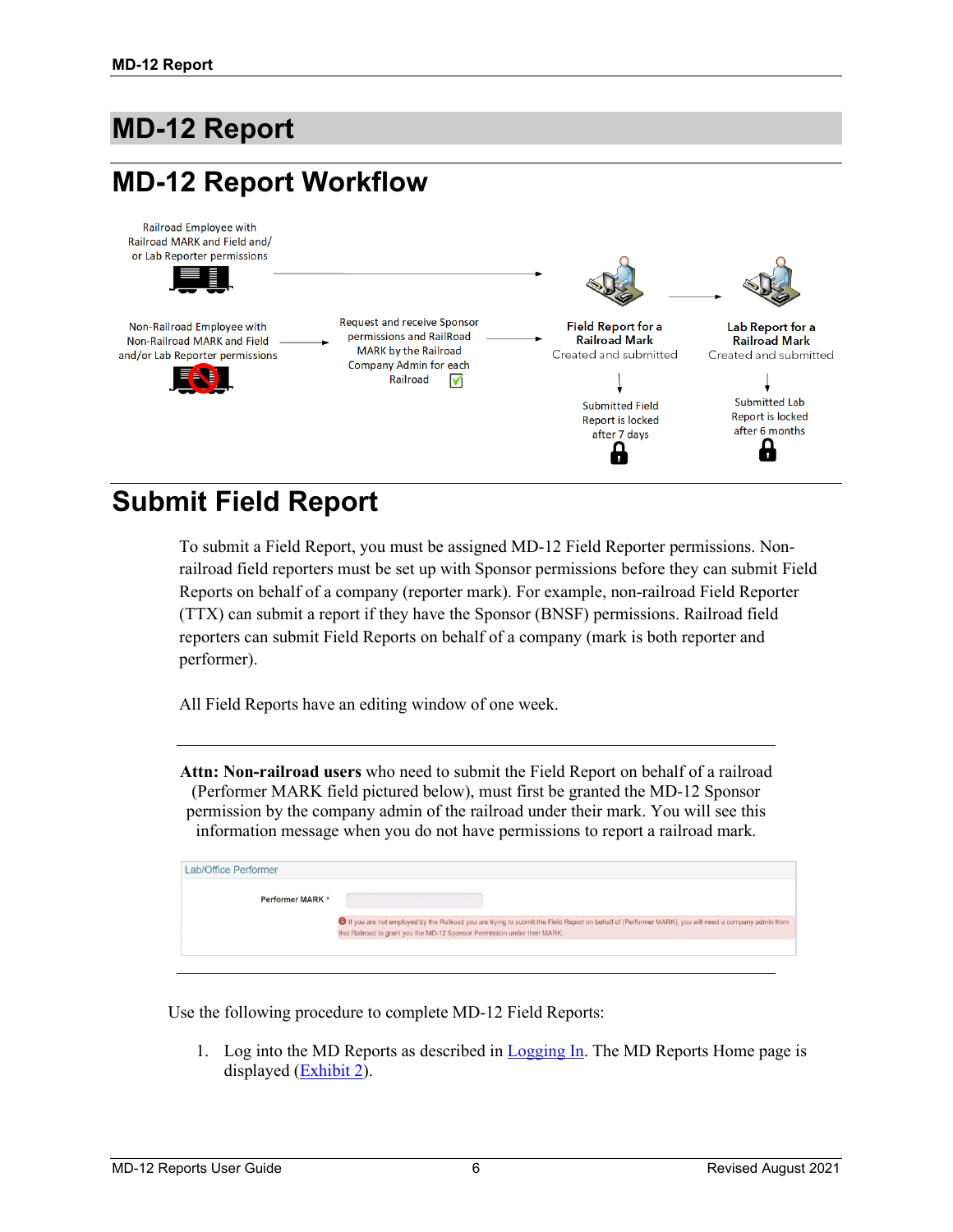2. From the menu bar, select **MD-12 > Submit Field Report**. The Submit MD-12 Defect Report page is displayed.

<span id="page-8-0"></span>*Exhibit 3. Submit MD-12 Field Report* 

| Submit MD-12 Defect Report                  |                                |                                         |                                                                                                                                                                                                                                                                                                                                                                                                         |
|---------------------------------------------|--------------------------------|-----------------------------------------|---------------------------------------------------------------------------------------------------------------------------------------------------------------------------------------------------------------------------------------------------------------------------------------------------------------------------------------------------------------------------------------------------------|
| <b>Reporter Contact Information</b>         |                                |                                         |                                                                                                                                                                                                                                                                                                                                                                                                         |
| Name *                                      |                                |                                         | * Indicates required field                                                                                                                                                                                                                                                                                                                                                                              |
| <b>Phone Number</b> *                       |                                |                                         |                                                                                                                                                                                                                                                                                                                                                                                                         |
| Email *                                     |                                |                                         |                                                                                                                                                                                                                                                                                                                                                                                                         |
| City *                                      | Cary                           | State/Province '                        | <b>NC</b><br>$\checkmark$                                                                                                                                                                                                                                                                                                                                                                               |
| Country *                                   | <b>USA</b><br>$\checkmark$     |                                         |                                                                                                                                                                                                                                                                                                                                                                                                         |
| Railroad/Company *                          |                                |                                         |                                                                                                                                                                                                                                                                                                                                                                                                         |
|                                             |                                |                                         |                                                                                                                                                                                                                                                                                                                                                                                                         |
| Lab/Office Performer                        |                                |                                         |                                                                                                                                                                                                                                                                                                                                                                                                         |
| <b>Performer MARK *</b>                     |                                |                                         |                                                                                                                                                                                                                                                                                                                                                                                                         |
| <b>Equipment Details</b>                    |                                |                                         |                                                                                                                                                                                                                                                                                                                                                                                                         |
|                                             |                                |                                         |                                                                                                                                                                                                                                                                                                                                                                                                         |
| <b>Equipment Initial *</b>                  |                                | <b>Equipment Number *</b>               |                                                                                                                                                                                                                                                                                                                                                                                                         |
| Kind of Equipment *                         |                                |                                         |                                                                                                                                                                                                                                                                                                                                                                                                         |
| <b>Axle Position *</b>                      | $\checkmark$                   | Gross Rail Load *                       |                                                                                                                                                                                                                                                                                                                                                                                                         |
|                                             |                                |                                         |                                                                                                                                                                                                                                                                                                                                                                                                         |
| <b>Failure Information</b>                  |                                |                                         |                                                                                                                                                                                                                                                                                                                                                                                                         |
| <b>Broken or Cracked *</b>                  | $\odot$ Broken $\odot$ Cracked |                                         | <b>O</b> Broken means a fracture resulting in complete separation into parts.                                                                                                                                                                                                                                                                                                                           |
| <b>Method of Detection *</b>                | D - Derailment<br>$\checkmark$ | <b>Number of Equipment</b><br>Derailed: | $\checkmark$                                                                                                                                                                                                                                                                                                                                                                                            |
| <b>Date of Failure</b>                      | 臝                              | Repair Date                             | 藟                                                                                                                                                                                                                                                                                                                                                                                                       |
|                                             |                                |                                         |                                                                                                                                                                                                                                                                                                                                                                                                         |
| Was Car Loaded or Empty?                    | ○ Loaded ○ Empty ● Unknown     |                                         |                                                                                                                                                                                                                                                                                                                                                                                                         |
| <b>Bearing Backing Ring Condition *</b>     |                                |                                         |                                                                                                                                                                                                                                                                                                                                                                                                         |
|                                             |                                |                                         |                                                                                                                                                                                                                                                                                                                                                                                                         |
|                                             |                                |                                         |                                                                                                                                                                                                                                                                                                                                                                                                         |
| <b>Axle Image Attachments</b><br>allowed.   |                                |                                         | It is recommended your attachments include at least 5-6 pictures of the failure. Recommended pictures are: overall of axle, close-up of damaged area (specifically of fracture face), marks on the top,<br>marks on the bottom, reconditioned stamp, Trademark. The following formats are accepted: .JPEG, .GIF, .PNG. Each image must be less than or equal to 5MB in size. A maximum of 15 images are |
| <b>Attachment File:</b>                     | Browse No file selected.       |                                         |                                                                                                                                                                                                                                                                                                                                                                                                         |
| Repair Key Information <sup>O</sup><br>Hide |                                |                                         |                                                                                                                                                                                                                                                                                                                                                                                                         |
| <b>Repair Key:</b>                          |                                |                                         |                                                                                                                                                                                                                                                                                                                                                                                                         |
|                                             |                                |                                         |                                                                                                                                                                                                                                                                                                                                                                                                         |
|                                             |                                |                                         | Save Draft<br><b>G</b> Submit                                                                                                                                                                                                                                                                                                                                                                           |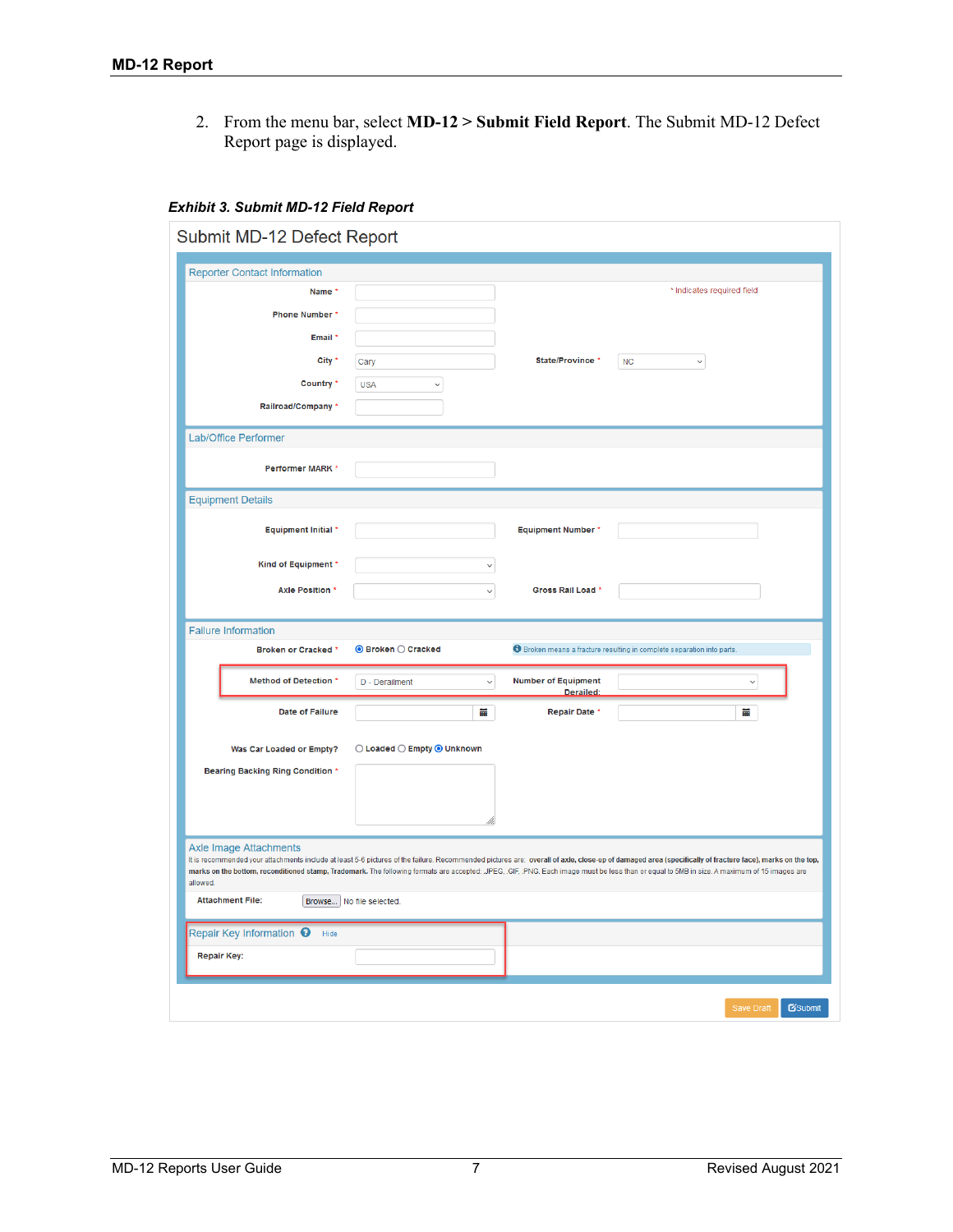- 3. Complete all required fields (marked with a red asterisk). See the *MD-12 [Specification](https://public.railinc.com/sites/default/files/documents/MD-12%20Spec%20Doc.xlsx)  [Document](https://public.railinc.com/sites/default/files/documents/MD-12%20Spec%20Doc.xlsx)* for details about expected field values.
- 4. The **Reporter Contact Information** section on this page is prepopulated based on information in your SSO profile. Changing your contact information for this report does not change the information in your SSO profile.
- 5. Enter the mark for the report into the **Railroad/Company** field. This field is required.
- 6. Enter the **Equipment Details**: When the equipment initials and number are found in Umler, the **Kind of Equipment** and **Gross Rail Load** are automatically populated. If the car is not found, enter these fields.
- 7. In the **Failure Information** section, selecting **Broken** means a complete separation of parts. Select the **Method of Detection**. When **Derailment** is selected, enter the **Number of Equipment Derailed**.
- 8. In the **Axle Image Attachments** section, select **Browse** to attach images. It is recommended that you add at least 5-6 pictures of the failure. Recommended pictures are the overall axle, close-up of damaged area, marks on the bottom, reconditioned stamp and trademark image. Attach up to 15 images.
	- a. Attach files in the following formats: .JPEG, .PNG, .GIF. Each image has a 5 MB size limit.
	- b. Once an image is attached, you have the option to select **Remove** to remove it from the form.
	- c. The recommended attachments are requested but are not required to submit Form MD-12.

<span id="page-9-0"></span>*Exhibit 4. MD-12 Field Report Attachment*

| <b>Axle Image Attachments</b><br>allowed. | It is recommended your attachments include at least 5-6 pictures of the failure. Recommended pictures are: overall of axle, close-up of damaged area (specifically of fracture face), marks on the top,<br>marks on the bottom, reconditioned stamp, Trademark. The following formats are accepted: JPEG, GIF, PNG. Each image must be less than or equal to 5MB in size. A maximum of 15 images are |                 |
|-------------------------------------------|------------------------------------------------------------------------------------------------------------------------------------------------------------------------------------------------------------------------------------------------------------------------------------------------------------------------------------------------------------------------------------------------------|-----------------|
| <b>Attachment File:</b>                   | Browse   No file selected.                                                                                                                                                                                                                                                                                                                                                                           |                 |
| <b>O</b> Files Attached:                  |                                                                                                                                                                                                                                                                                                                                                                                                      |                 |
| File No.                                  | <b>File Name</b>                                                                                                                                                                                                                                                                                                                                                                                     | <b>Action</b>   |
|                                           | broken axle ipg                                                                                                                                                                                                                                                                                                                                                                                      | <b>O</b> Remove |

- 9. MD-12 gives you the opportunity to customize a **Repair Key** for each report to help you keep track of each MD-12 axle reported. For example, you may want to name it with your name, the equipment ID and the date. When this field is left blank, the system will auto-generate a Repair Key for you.
- 10. Save the form as draft by clicking the **Save Draft** button. The draft is kept saved for 7 days. Reporters and Editors have the ability to save, view and edit drafts that they have created. A draft can be saved without entering all the mandatory fields. See Review Field [Report Drafts.](#page-16-0)
- 11. When you have completed the form, click **Submit**. A submission success message is displayed.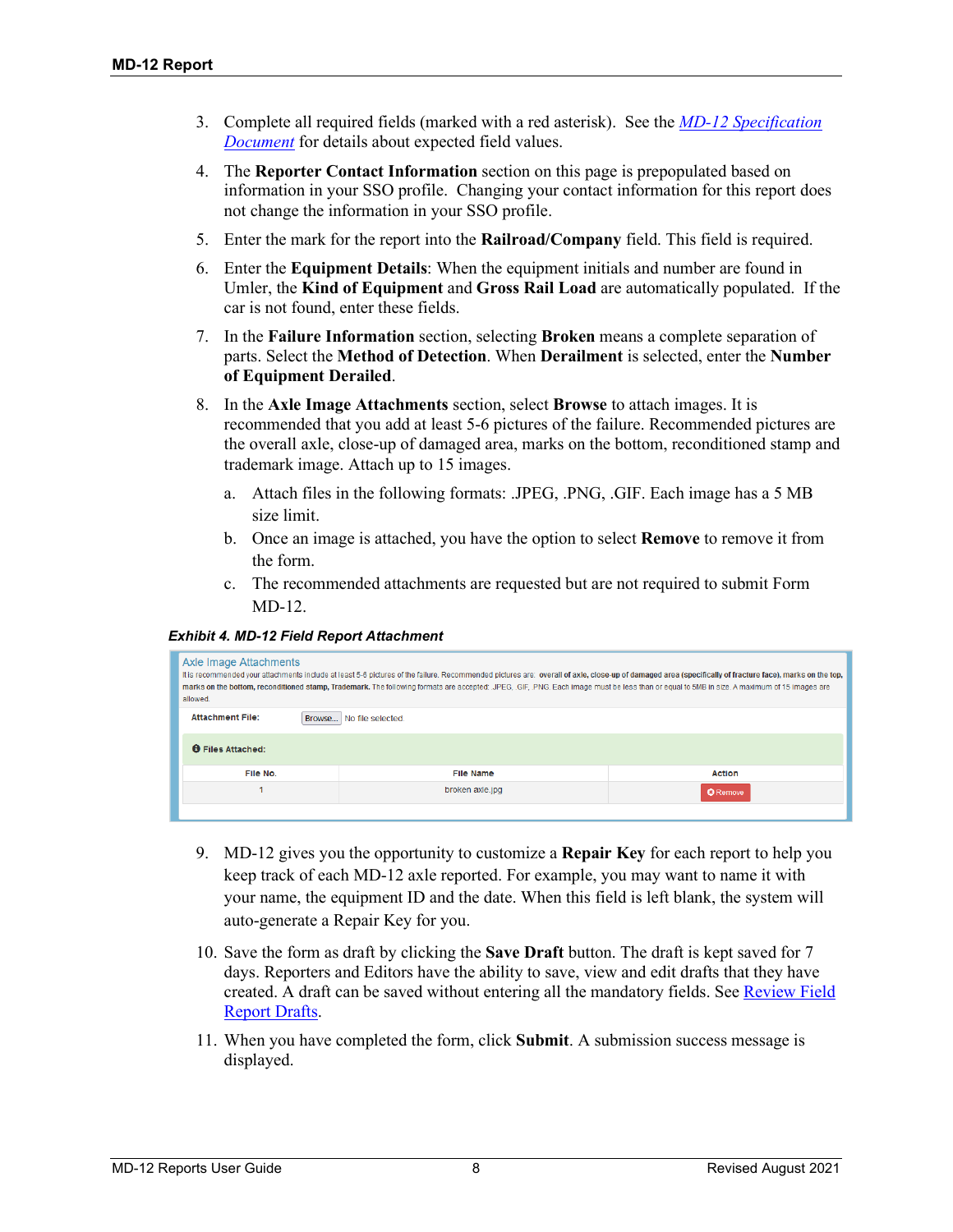<span id="page-10-1"></span>

12. Select **View** to View/Edit/Delete the report. Select **Done** to close the box.

#### <span id="page-10-0"></span>**Submit Lab/Office Report**

To submit a Lab/Office Report, you must be assigned MD-12 Lab Reporter permissions. Only railroad lab/office reporters can submit Lab Reports on behalf of a company (reporter mark).

All Lab Reports have an editing window of six months.

Use the following procedure to submit a lab report:

- 1. Log into the MD Reports as described in [Logging In.](#page-5-0) The MD Reports Home page is displayed [\(Exhibit 2\)](#page-6-2).
- 2. From the menu bar, select **MD-12** > **Lab/Office Reports**. The **Search MD-12 Reports** page is displayed.
- 3. Select **Search**. See [Exhibit 11](#page-14-1) for an example of search results. Find a successfully submitted Field Report that needs a Lab Report.
- 4. Click the **View** link for an appropriate Field report located in the **Details** column.
- 5. A view of the Field Report is displayed. Scroll to the bottom of the report to see the button panel. Select **Submit/Edit Lab/Office Report**.

<span id="page-10-2"></span>*Exhibit 6. View Field Report Button Panel*

|                             | <b>XDelete BEdit</b> | Submit/Edit Lab/Office Report |
|-----------------------------|----------------------|-------------------------------|
| $\leftarrow$ Search Results |                      |                               |

6. Scroll through the read-only Field Report to the **Lab Report** form.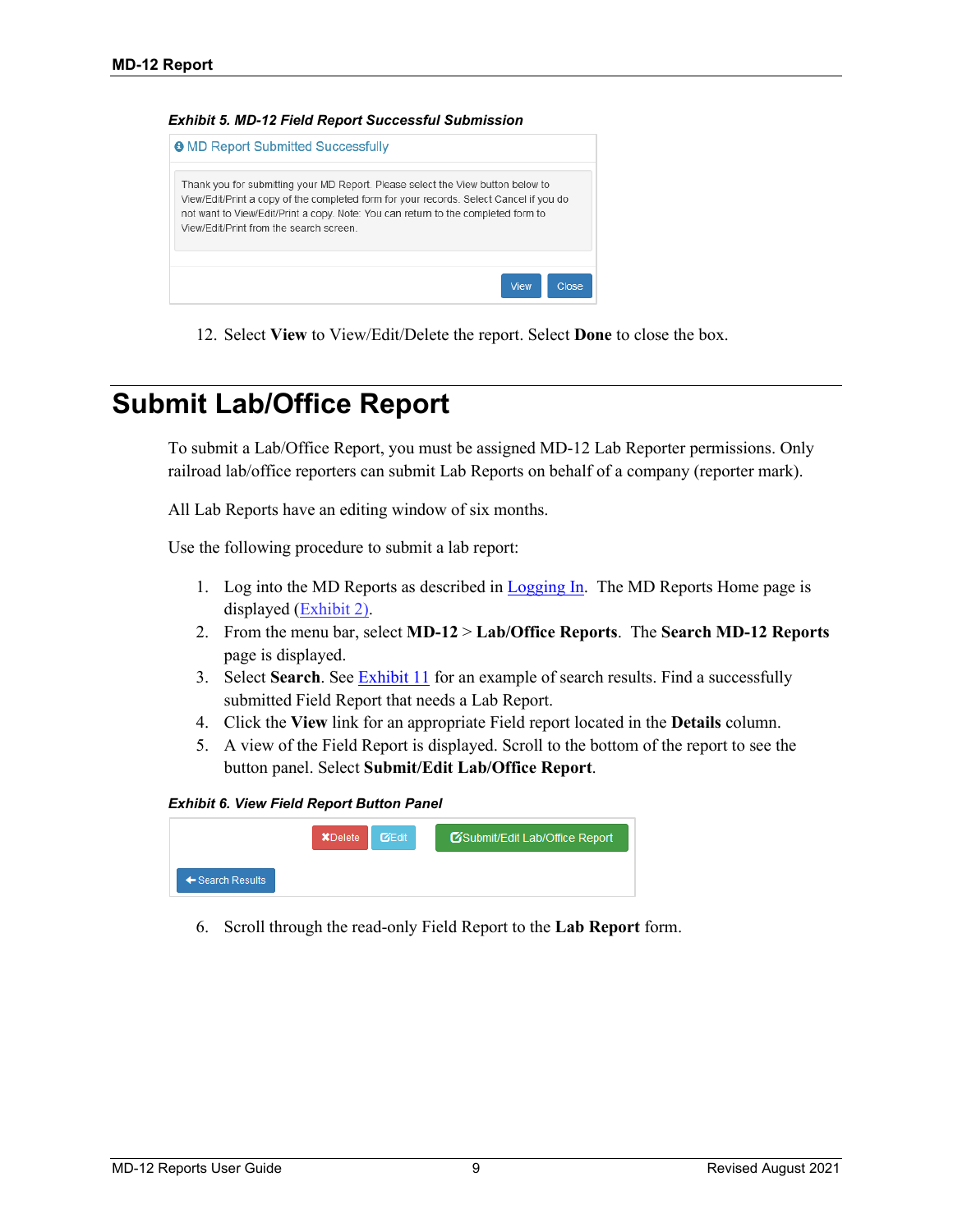#### <span id="page-11-0"></span>*Exhibit 7. Submit MD-12 Lab Report*

|                            | Submit MD-12 Defect Lab Report                                          |                                                               |                                           |                                                                                                                                                                                                                                                                                                                                                                                                           |
|----------------------------|-------------------------------------------------------------------------|---------------------------------------------------------------|-------------------------------------------|-----------------------------------------------------------------------------------------------------------------------------------------------------------------------------------------------------------------------------------------------------------------------------------------------------------------------------------------------------------------------------------------------------------|
|                            | <b>Reporter Contact Information</b>                                     |                                                               |                                           |                                                                                                                                                                                                                                                                                                                                                                                                           |
|                            | Name *                                                                  | Michelle Ferrar                                               |                                           | * Indicates required field                                                                                                                                                                                                                                                                                                                                                                                |
|                            | Phone Number*                                                           | 9196515395                                                    |                                           |                                                                                                                                                                                                                                                                                                                                                                                                           |
|                            | Email *                                                                 | michelle.ferrar@railinc.com                                   |                                           |                                                                                                                                                                                                                                                                                                                                                                                                           |
|                            | City *                                                                  | Cary                                                          | State/Province *                          | <b>NC</b><br>$\checkmark$                                                                                                                                                                                                                                                                                                                                                                                 |
|                            | Country *                                                               | <b>USA</b><br>$\checkmark$                                    |                                           |                                                                                                                                                                                                                                                                                                                                                                                                           |
|                            | Railroad/Company *                                                      | <b>BNSF</b>                                                   |                                           |                                                                                                                                                                                                                                                                                                                                                                                                           |
| <b>Axle Information</b>    |                                                                         |                                                               |                                           |                                                                                                                                                                                                                                                                                                                                                                                                           |
|                            | Axle Type *                                                             | 020405                                                        | <b>Journal bearing</b>                    | $\checkmark$                                                                                                                                                                                                                                                                                                                                                                                              |
|                            |                                                                         | See Specifications Document for Axle<br>Type Reference Images | Size '                                    |                                                                                                                                                                                                                                                                                                                                                                                                           |
|                            | <b>Axle Position *</b>                                                  | $\overline{4}$<br>$\checkmark$                                |                                           |                                                                                                                                                                                                                                                                                                                                                                                                           |
|                            | Axle Manufacturer *                                                     | $\checkmark$                                                  | Axle Serial Number *                      |                                                                                                                                                                                                                                                                                                                                                                                                           |
|                            | Axle Heat Number *                                                      |                                                               | <b>Axle Manufacture</b><br>Date *         | $\checkmark$<br>$\checkmark$                                                                                                                                                                                                                                                                                                                                                                              |
|                            | Axle Grade *                                                            | $\checkmark$                                                  | <b>Finish Machining</b>                   | $\checkmark$                                                                                                                                                                                                                                                                                                                                                                                              |
|                            |                                                                         |                                                               | Shop'                                     |                                                                                                                                                                                                                                                                                                                                                                                                           |
| <b>Wheel Information</b>   |                                                                         |                                                               |                                           |                                                                                                                                                                                                                                                                                                                                                                                                           |
|                            | Wheel Mounting Shop *                                                   | $\checkmark$                                                  | <b>Wheel Mounting</b><br>Date '           | $\check{~}$<br>$\check{~}$                                                                                                                                                                                                                                                                                                                                                                                |
|                            |                                                                         |                                                               |                                           |                                                                                                                                                                                                                                                                                                                                                                                                           |
| <b>Bearing Information</b> |                                                                         |                                                               |                                           |                                                                                                                                                                                                                                                                                                                                                                                                           |
|                            | <b>Bearing Backing Ring</b><br>Manufacturer *                           | $\checkmark$                                                  | <b>Bearing Backing Ring</b><br>Type '     | $\checkmark$                                                                                                                                                                                                                                                                                                                                                                                              |
|                            | <b>Bearing Backing Ring Condition *</b>                                 | good                                                          |                                           |                                                                                                                                                                                                                                                                                                                                                                                                           |
|                            |                                                                         |                                                               |                                           |                                                                                                                                                                                                                                                                                                                                                                                                           |
|                            |                                                                         |                                                               |                                           |                                                                                                                                                                                                                                                                                                                                                                                                           |
|                            |                                                                         |                                                               |                                           |                                                                                                                                                                                                                                                                                                                                                                                                           |
|                            | <b>Axle Repair Information</b><br><b>Journal Repair (V) Information</b> |                                                               |                                           |                                                                                                                                                                                                                                                                                                                                                                                                           |
|                            | v*                                                                      |                                                               | □ No Information □ Illegible              |                                                                                                                                                                                                                                                                                                                                                                                                           |
|                            | Side *                                                                  | $\bigcirc$ Failed $\bigcirc$ Opposite $\bigcirc$ Unkown       |                                           |                                                                                                                                                                                                                                                                                                                                                                                                           |
|                            |                                                                         |                                                               |                                           |                                                                                                                                                                                                                                                                                                                                                                                                           |
|                            | V                                                                       |                                                               | $\Box$ No Information $\Box$ Illegible    |                                                                                                                                                                                                                                                                                                                                                                                                           |
|                            | Side                                                                    | $\bigcirc$ Failed $\bigcirc$ Opposite $\bigcirc$ Unkown       |                                           |                                                                                                                                                                                                                                                                                                                                                                                                           |
|                            | v                                                                       |                                                               | □ No Information □ Illegible              |                                                                                                                                                                                                                                                                                                                                                                                                           |
|                            | <b>Side</b>                                                             | $\bigcirc$ Failed $\bigcirc$ Opposite $\bigcirc$ Unkown       |                                           |                                                                                                                                                                                                                                                                                                                                                                                                           |
|                            | (According to M-967 Spec) Repair                                        | $\check{~}$<br>$\checkmark$                                   |                                           |                                                                                                                                                                                                                                                                                                                                                                                                           |
|                            | Date *                                                                  |                                                               |                                           |                                                                                                                                                                                                                                                                                                                                                                                                           |
|                            | <b>Conversion Information</b>                                           |                                                               |                                           |                                                                                                                                                                                                                                                                                                                                                                                                           |
|                            | <b>Conversion Shop</b>                                                  | $\checkmark$                                                  | <b>Conversion Date</b>                    | $\checkmark$<br>$\checkmark$                                                                                                                                                                                                                                                                                                                                                                              |
| <b>Failure Information</b> |                                                                         |                                                               |                                           |                                                                                                                                                                                                                                                                                                                                                                                                           |
|                            | Failure Origin *                                                        | $\bigcirc$ Surface $\bigcirc$ Internal                        |                                           |                                                                                                                                                                                                                                                                                                                                                                                                           |
|                            | Location of Fracture *                                                  | $\checkmark$                                                  | <b>Inches From Serial</b><br>Number End * | $\checkmark$                                                                                                                                                                                                                                                                                                                                                                                              |
|                            | <b>Broken or Cracked *</b>                                              | ○ Broken ● Cracked                                            |                                           | <b>O</b> Broken means a fracture resulting in complete separation into parts.                                                                                                                                                                                                                                                                                                                             |
| allowed.                   | <b>Axle Image Attachments</b>                                           |                                                               |                                           | It is recommended your attachments include at least 5-6 pictures of the failure. Recommended pictures are: overall of axle, close-up of damaged area (specifically of fracture face), marks on the top,<br>marks on the bottom, reconditioned stamp, Trademark. The following formats are accepted: JPEG, .GIF, .PNG. Each image must be less than or equal to 5MB in size. A maximum of 15 lablmages are |
| <b>Attachment File:</b>    |                                                                         | Browse No file selected.                                      |                                           |                                                                                                                                                                                                                                                                                                                                                                                                           |
|                            |                                                                         |                                                               |                                           |                                                                                                                                                                                                                                                                                                                                                                                                           |
|                            |                                                                         |                                                               |                                           | Cancel<br>Save Draft<br>Submit                                                                                                                                                                                                                                                                                                                                                                            |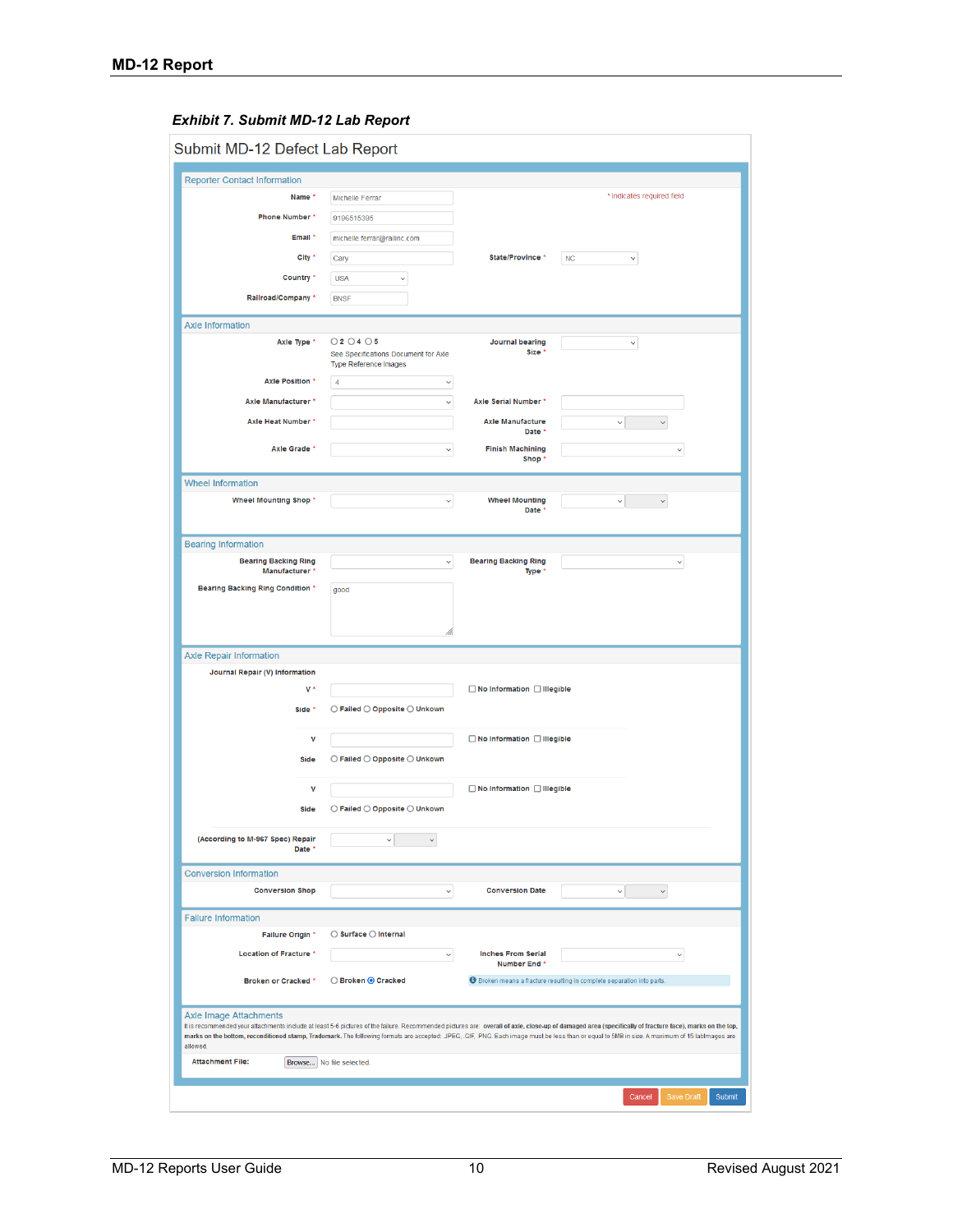- 7. Complete all required fields (marked with a red asterisk). See the *[MD-12 Specification](https://public.railinc.com/sites/default/files/documents/MD-12%20Spec%20Doc.xlsx)  [Document](https://public.railinc.com/sites/default/files/documents/MD-12%20Spec%20Doc.xlsx)* for details about expected field values.
- 8. The **Reporter Contact Information** section on this page is prepopulated based on information in your SSO profile. Changing your contact information for this report does not change the information in your SSO profile.
- 9. Enter the mark for the report into the **Railroad/Company** field. This field is required.
- 10. Enter the **Axle Information** fields. When the **Axle Manufacturer** is unknown, use the drop-down to choose **XXXXXX – Unknown** located at the bottom of the list. If you need to add a shop to the **Finish Machining Shop**, see [Add Shop Mark.](#page-17-0)
- 11. In the **Wheel Information** section, select the **Wheel Mounting Shop** and enter the **Wheel Mounting Date**. The **Wheel Mounting Date** must be later than the **Axle Manufacture Date**.
- 12. Enter the **Bearing Information** fields. Use the text field to provide a description of the **Bearing Backing Ring Condition**.
- 13. For **Axle Repair Information**, up to 12 characters can be entered into the **V** field. The **V** and **Side** fields may not pertain to every Lab Report. Since these are required fields, when no information is available or required or the information is illegible, select the **No Information** checkbox and the system populates the fields with **X**'s.
- 14. In the **Failure Information** section, selecting **Broken** means a complete separation into parts.
- 15. In the **Axle Image Attachments** section, select **Browse** to attach images. It is recommended that you add at least 5-6 pictures of the failure. Recommended pictures are the overall axle, close-up of damaged area, marks on the bottom, reconditioned stamp and trademark image. Attach up to 15 images.
	- a. Attach files in the following formats: .JPEG, .PNG, .GIF. Each image has a 5 MB size limit.
	- b. Once an image is attached, you have the option to select **Remove** to remove it from the form.
	- c. The recommended attachments are requested but are not required to submit Form MD-12.

<span id="page-12-0"></span>*Exhibit 8. MD-12 Lab Report Attachment*

| Axle Image Attachments<br>allowed. | It is recommended your attachments include at least 5-6 pictures of the failure. Recommended pictures are: overall of axle, close-up of damaged area (specifically of fracture face), marks on the top,<br>marks on the bottom, reconditioned stamp, Trademark. The following formats are accepted: JPEG, GIF, PNG. Each image must be less than or equal to 5MB in size. A maximum of 15 lablmages are |                 |
|------------------------------------|---------------------------------------------------------------------------------------------------------------------------------------------------------------------------------------------------------------------------------------------------------------------------------------------------------------------------------------------------------------------------------------------------------|-----------------|
| <b>Attachment File:</b>            | Browse No file selected.                                                                                                                                                                                                                                                                                                                                                                                |                 |
| <b>O</b> Files Attached:           |                                                                                                                                                                                                                                                                                                                                                                                                         |                 |
| File No.                           | <b>File Name</b>                                                                                                                                                                                                                                                                                                                                                                                        | <b>Action</b>   |
|                                    | broken axle.jpg                                                                                                                                                                                                                                                                                                                                                                                         | <b>O</b> Remove |

16. Save the form as draft by clicking the **Save Draft** button. The draft is kept saved for 7 days. Reporters and Editors have the ability to save, view and edit drafts that they have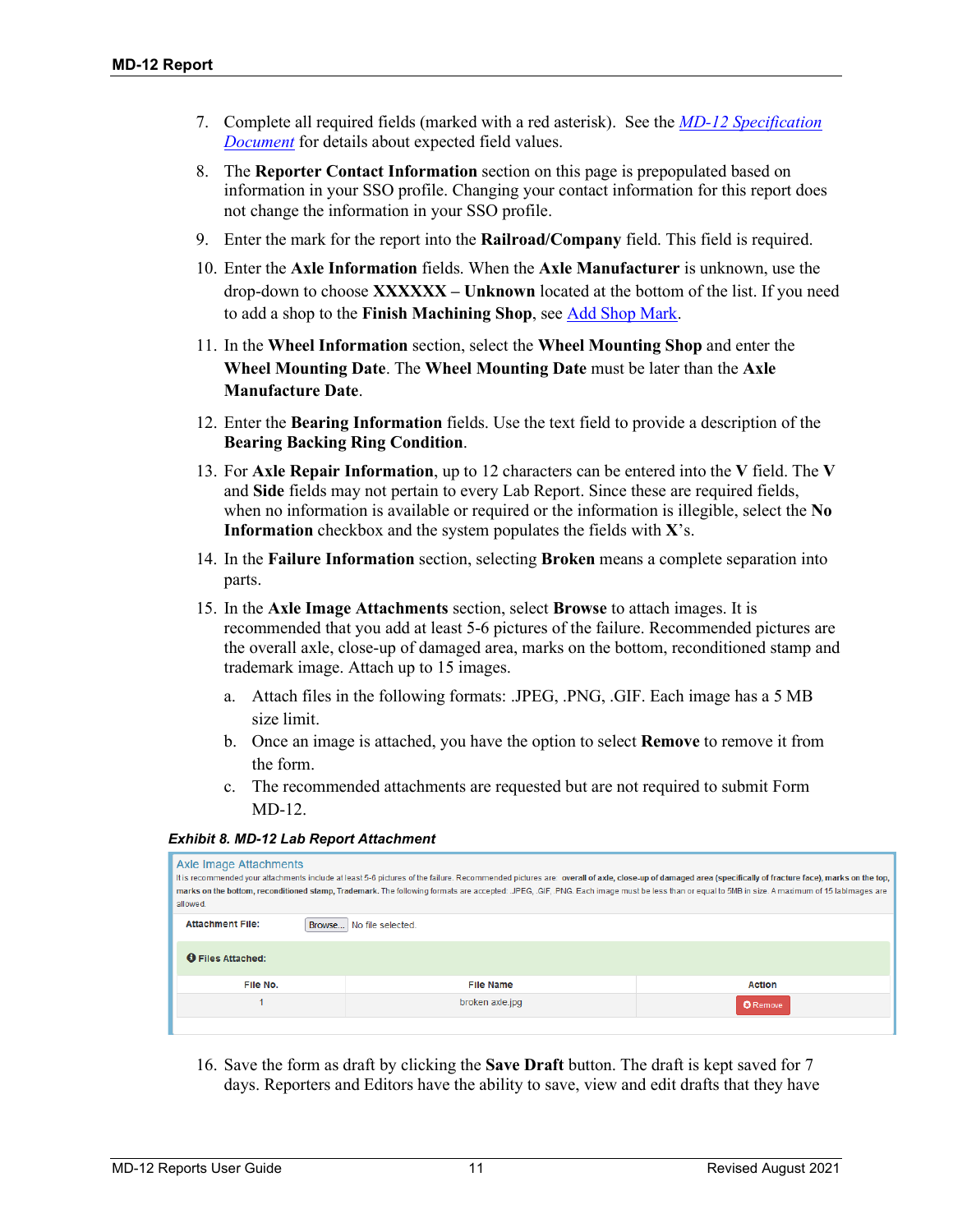created. A draft can be saved without entering all the mandatory fields. See Review Field [Report Drafts.](#page-16-0)

17. When you have completed the form, click **Submit**. A submission success message is displayed.

<span id="page-13-1"></span>*Exhibit 9. MD-12 Lab Report Successful Submission*

| <b>O</b> MD Report Submitted Successfully                                                                                                                                                                                                                                                                |                |
|----------------------------------------------------------------------------------------------------------------------------------------------------------------------------------------------------------------------------------------------------------------------------------------------------------|----------------|
| Thank you for submitting your MD Report. Please select the View button below to<br>View/Edit/Print a copy of the completed form for your records. Select Cancel if you do<br>not want to View/Edit/Print a copy. Note: You can return to the completed form to<br>View/Edit/Print from the search screen |                |
|                                                                                                                                                                                                                                                                                                          | View<br>Close. |

18. Select **View** to View/Edit/Delete the report. Select **Done** to close the box.

#### <span id="page-13-0"></span>**Search MD-12 Reports**

To search MD-12 Field and/or Lab Reports, you must be assigned to one or more of these roles: MD-12 Field Reporter, MD-12 Lab Reporter, MD-12 Reporter, MD-12 Report Reviewer or MD-12 Report Viewer.

Use the following procedure to search for MD-12 Reports:

- 1. Log into the MD Reports as described in [Logging In.](#page-5-0) The MD Reports Home page is displayed [\(Exhibit 2\)](#page-6-2).
- 2. From the menu bar, select **MD-12** > **Search Reports**. The **Search MD-12 Reports** page is displayed:

#### <span id="page-13-2"></span>*Exhibit 10. Search MD-12 Reports*

| <b>Equipment Initial</b>    |                                        |              | <b>Equipment Number</b>     |   |
|-----------------------------|----------------------------------------|--------------|-----------------------------|---|
| <b>Created Date From</b>    |                                        | Ħ            | <b>Created Date To</b>      | Ë |
| <b>Failure Date From</b>    |                                        | ≣            | failure Date To             | Ë |
| <b>Repair Date From</b>     |                                        | ≣            | <b>Repair Date To</b>       | ₩ |
| <b>Field Reporting MARK</b> |                                        |              | <b>Lab/Office MARK</b>      |   |
| <b>Broken Or Cracked</b>    | ○ Broken ○ Cracked                     |              |                             |   |
| <b>Failure Origin</b>       | $\bigcirc$ Surface $\bigcirc$ Internal |              | <b>Location of Fracture</b> |   |
| <b>Axle Manufacturer</b>    |                                        | $\checkmark$ |                             |   |
| <b>Axle Serial Number</b>   |                                        |              | <b>Axle Heat Number</b>     |   |
|                             |                                        |              | <b>Repair Key</b>           |   |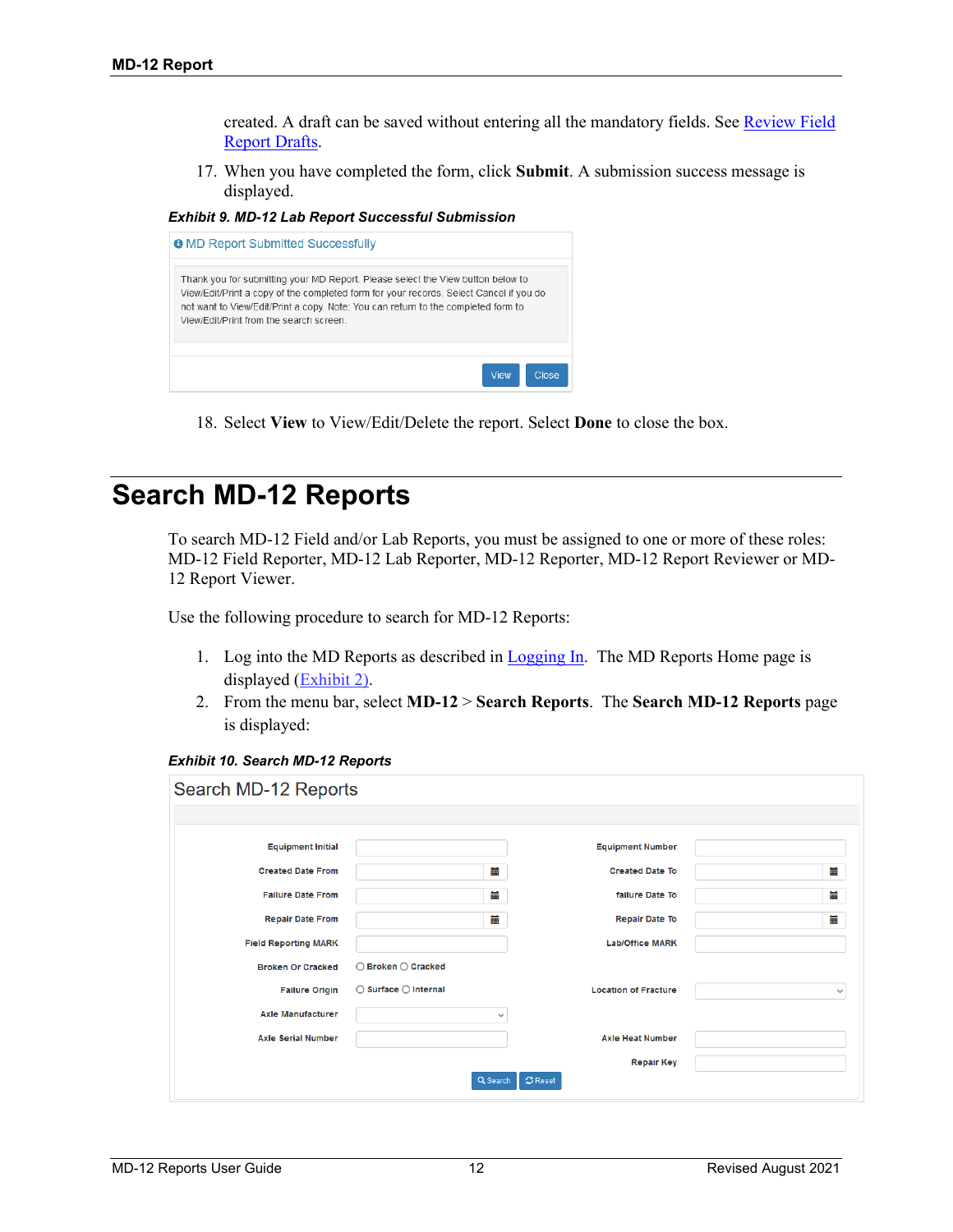- 3. To search for one or more MD-12 Reports, enter any or no criteria in the fields and select **Search**. An example of search results is displayed in the image below.
- 4. To view a report, click the **View** link for the appropriate row located in the **Details** column.

<span id="page-14-1"></span>*Exhibit 11. MD-12 Search Results*

| Search MD-12 Reports                                                                                                                                                |                          |                             |                                        |                   |               |                        |                             |             |                        |                                    |                   |                      |                 |                              |             |
|---------------------------------------------------------------------------------------------------------------------------------------------------------------------|--------------------------|-----------------------------|----------------------------------------|-------------------|---------------|------------------------|-----------------------------|-------------|------------------------|------------------------------------|-------------------|----------------------|-----------------|------------------------------|-------------|
|                                                                                                                                                                     |                          |                             |                                        |                   |               |                        |                             |             |                        |                                    |                   |                      |                 |                              |             |
|                                                                                                                                                                     |                          | <b>Equipment Initial</b>    |                                        |                   |               |                        |                             |             |                        | <b>Equipment Number</b>            |                   |                      |                 |                              |             |
| <b>Created Date From</b><br><b>Failure Date From</b><br><b>Repair Date From</b><br><b>Field Reporting MARK</b><br><b>Broken Or Cracked</b><br><b>Failure Origin</b> |                          | ₩<br>簠<br>≣                 |                                        |                   |               |                        |                             |             | <b>Created Date To</b> |                                    |                   |                      |                 | 臝                            |             |
|                                                                                                                                                                     |                          |                             |                                        |                   |               |                        |                             |             | failure Date To        |                                    |                   |                      |                 | 臝                            |             |
|                                                                                                                                                                     |                          |                             |                                        |                   |               | <b>Repair Date To</b>  |                             |             |                        |                                    |                   | 臝                    |                 |                              |             |
|                                                                                                                                                                     |                          |                             |                                        |                   |               | <b>Lab/Office MARK</b> |                             |             |                        |                                    |                   |                      |                 |                              |             |
|                                                                                                                                                                     |                          |                             | ○ Broken ○ Cracked                     |                   |               |                        |                             |             |                        |                                    |                   |                      |                 |                              |             |
|                                                                                                                                                                     |                          |                             | $\bigcirc$ Surface $\bigcirc$ Internal |                   |               |                        | <b>Location of Fracture</b> |             |                        |                                    |                   |                      |                 | $\check{~}$                  |             |
|                                                                                                                                                                     | <b>Axle Manufacturer</b> |                             | $\check{~}$                            |                   |               |                        |                             |             |                        |                                    |                   |                      |                 |                              |             |
|                                                                                                                                                                     |                          | <b>Axle Serial Number</b>   |                                        |                   |               |                        | <b>Axle Heat Number</b>     |             |                        |                                    |                   |                      |                 |                              |             |
|                                                                                                                                                                     |                          |                             |                                        |                   |               |                        |                             |             |                        | <b>Repair Key</b>                  |                   |                      |                 |                              |             |
|                                                                                                                                                                     |                          |                             |                                        |                   |               | Q Search               | $C$ Reset                   |             |                        |                                    |                   |                      |                 |                              |             |
|                                                                                                                                                                     |                          |                             |                                        |                   |               |                        |                             |             |                        |                                    |                   | Total items: 6338    |                 | 르Export to CSV               |             |
| <b>Last Submitted</b><br><b>Section</b>                                                                                                                             | <b>Failure</b><br>Date   | Equipment<br><b>Initial</b> | Equipment<br><b>Number</b>             | Equipment<br>Type | Field<br>Mark | Lab<br>Mark            | Axle<br>Type                | Mfr         | Mfr<br>Date            | <b>Broken or</b><br><b>Cracked</b> | Failure<br>Origin | Fracture<br>Location | Field<br>Images | Lab<br><b>Images Details</b> |             |
| <b>Field Submitted</b>                                                                                                                                              |                          | <b>BNSF</b>                 | 0000000116                             | X                 | <b>RAIL</b>   |                        |                             |             |                        |                                    |                   |                      | 1               |                              | <b>View</b> |
| <b>Field Submitted</b>                                                                                                                                              | 2020-Oct-05              | <b>UTIX</b>                 | 0000101517                             | T                 | <b>MRL</b>    |                        |                             |             |                        |                                    |                   |                      | 1               |                              | <b>View</b> |
| <b>Lab Submitted</b>                                                                                                                                                | 2020-Nov-16              | <b>DM</b>                   | 0000113001                             | $\Omega$          | <b>BNSF</b>   | <b>BNSF</b>            | 5                           | <b>Axis</b> | <b>XXXXXX</b>          | C                                  | T                 | <b>BS</b>            | $\mathbf{1}$    | $\overline{2}$               | View        |
| <b>Lab Submitted</b>                                                                                                                                                |                          | <b>BNSF</b>                 | 0000671000                             | G                 | <b>BNSF</b>   | <b>BNSF</b>            | $\overline{2}$              |             | CSGR 042017            | $\mathbf{C}$                       | s                 | <b>BS</b>            | $\mathbf 0$     | $\mathbf{0}$                 | View        |
| <b>Lab Submitted</b>                                                                                                                                                |                          | <b>BNSF</b>                 | 0000009128                             | x                 | <b>BNSF</b>   | <b>BNSF</b>            | 5                           | <b>CF</b>   | <b>XXXXXXX</b>         | c                                  | s                 | <b>BS</b>            | $\overline{4}$  | $\bf{0}$                     | <b>View</b> |
| <b>Lab Submitted</b>                                                                                                                                                | 2020-Nov-24              | <b>WPST</b>                 | 0000102301                             | G                 | <b>BNSF</b>   | <b>BNSF</b>            | 5                           |             | XXXXXX XXXXXX          | в                                  | I                 | <b>BS</b>            | $\mathbf 0$     | 1                            | <b>View</b> |
| <b>Lab Submitted</b>                                                                                                                                                | 2020-Nov-24              | <b>WPST</b>                 | 0000102301                             | G                 | <b>BNSF</b>   | <b>BNSF</b>            | $\overline{4}$              |             | XXXXXX XXXXXX          | B                                  | ı                 | <b>JR</b>            | $\mathbf 0$     | $\overline{0}$               | <b>View</b> |

#### <span id="page-14-0"></span>**Edit MD-12 Reports**

To edit MD-12 Field and/or Lab Reports, you must be assigned to one or more of these roles: MD-12 Field Reporter, MD-12 Lab/Office Reporter, MD-12 Report Reviewer or MD-12 Report Editor.

Keep in mind that Field Reports have an editing window of one week and Lab/Office Reports have an editing window of six months. Once these timelines have passed, the record is read-only and editing is no longer available.

Use the following procedure to edit MD-12 Reports:

- 1. Log into the MD Reports as described in [Logging In.](#page-5-0) The MD Reports Home page is displayed.
- 2. From the menu bar, select **MD-12** > **Search Reports**. Search for reports as described in [Search MD-12](#page-13-0) Reports.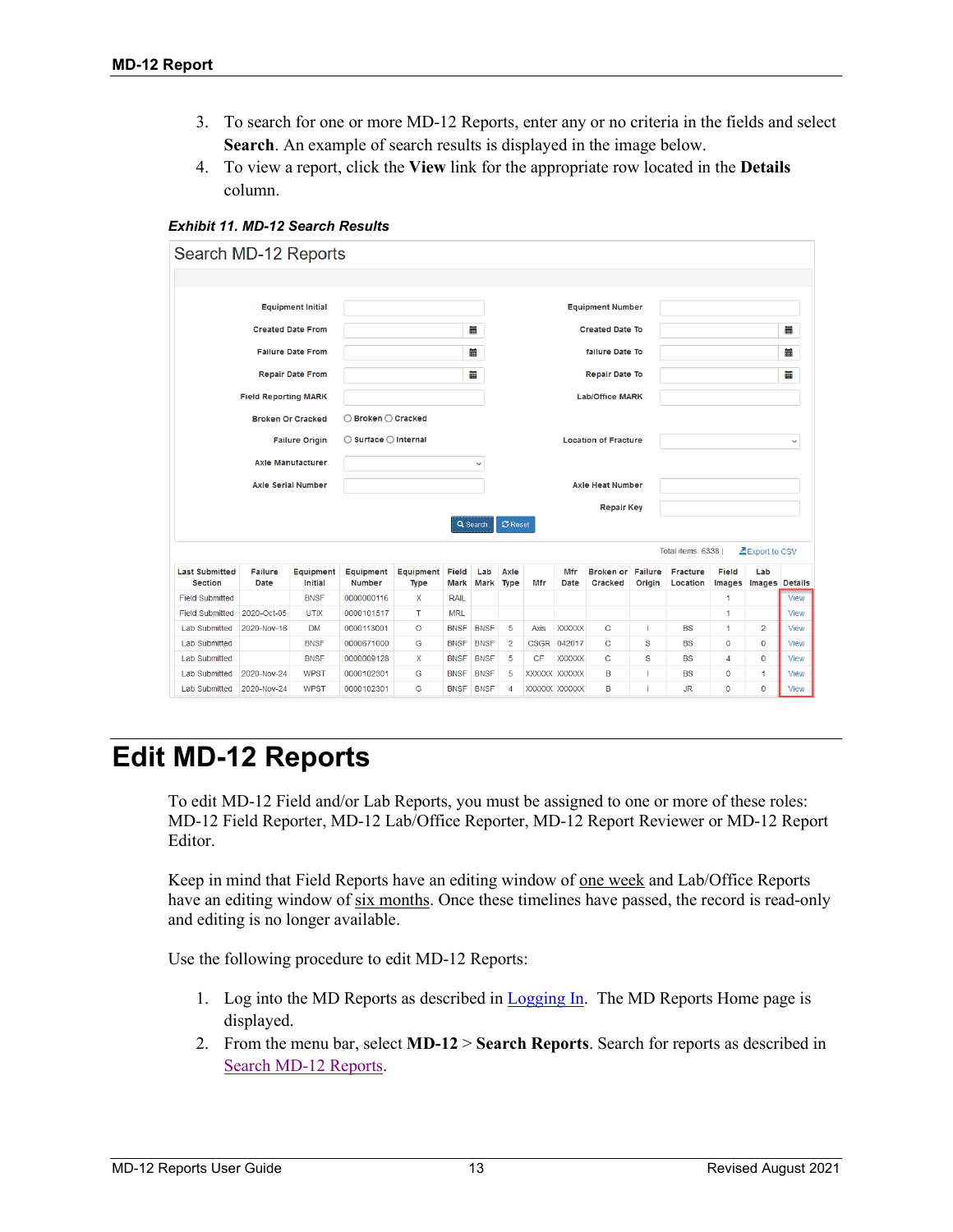- 3. To open a report, click the **View** link for the appropriate row located in the **Details** column.
- 4. Scroll to the bottom of the report and select **Edit** to edit the Field Report. Select **Submit/Edit Lab/Office Report** to edit the Lab Report.

#### <span id="page-15-0"></span>*Exhibit 12. View Report Button Panels*

|  |  |  |  |  | A. Actions Available for Editable Submitted Field Report: |
|--|--|--|--|--|-----------------------------------------------------------|
|--|--|--|--|--|-----------------------------------------------------------|

| <-Search Results | <b>XDelete</b> | <b>EXEdit</b> |
|------------------|----------------|---------------|
|------------------|----------------|---------------|

B. Actions Available for Editable Submitted Field Report and Saved as Draft Lab Report:

|                  | <b>XDelete <i>CEdit</i></b> | G'Submit/Edit Lab/Office Report |
|------------------|-----------------------------|---------------------------------|
| ← Search Results |                             |                                 |

C. Actions Available for Editable Submitted Field and Submitted Lab Report:

|                  | <b>ZEdit</b> | G'Submit/Edit Lab/Office Report |
|------------------|--------------|---------------------------------|
| ← Search Results |              |                                 |

- 5. The Submit MD-12 Defect Report page displays. All fields are editable except for the Field Report's **Performer Mark** and **Repair Key** fields.
- 6. When you have made your updates to the form, select **Update**. Otherwise, select **Cancel** to close the record without updating.

#### <span id="page-15-1"></span>*Exhibit 13. Update Report Button Panel*

Cancel Update

> 7. A submission successful message is displayed. Select **View** to view, edit or print the record. Select **Cancel** to close the the message.

#### <span id="page-15-2"></span>*Exhibit 14. MD-12 Update Submission Successful*

| <b>O</b> MD Report Submitted Successfully                                                                                                                                                                                                                                                                |
|----------------------------------------------------------------------------------------------------------------------------------------------------------------------------------------------------------------------------------------------------------------------------------------------------------|
| Thank you for submitting your MD Report. Please select the View button below to<br>View/Edit/Print a copy of the completed form for your records. Select Cancel if you do<br>not want to View/Edit/Print a copy. Note: You can return to the completed form to<br>View/Edit/Print from the search screen |
| <b>View</b><br>Cancel                                                                                                                                                                                                                                                                                    |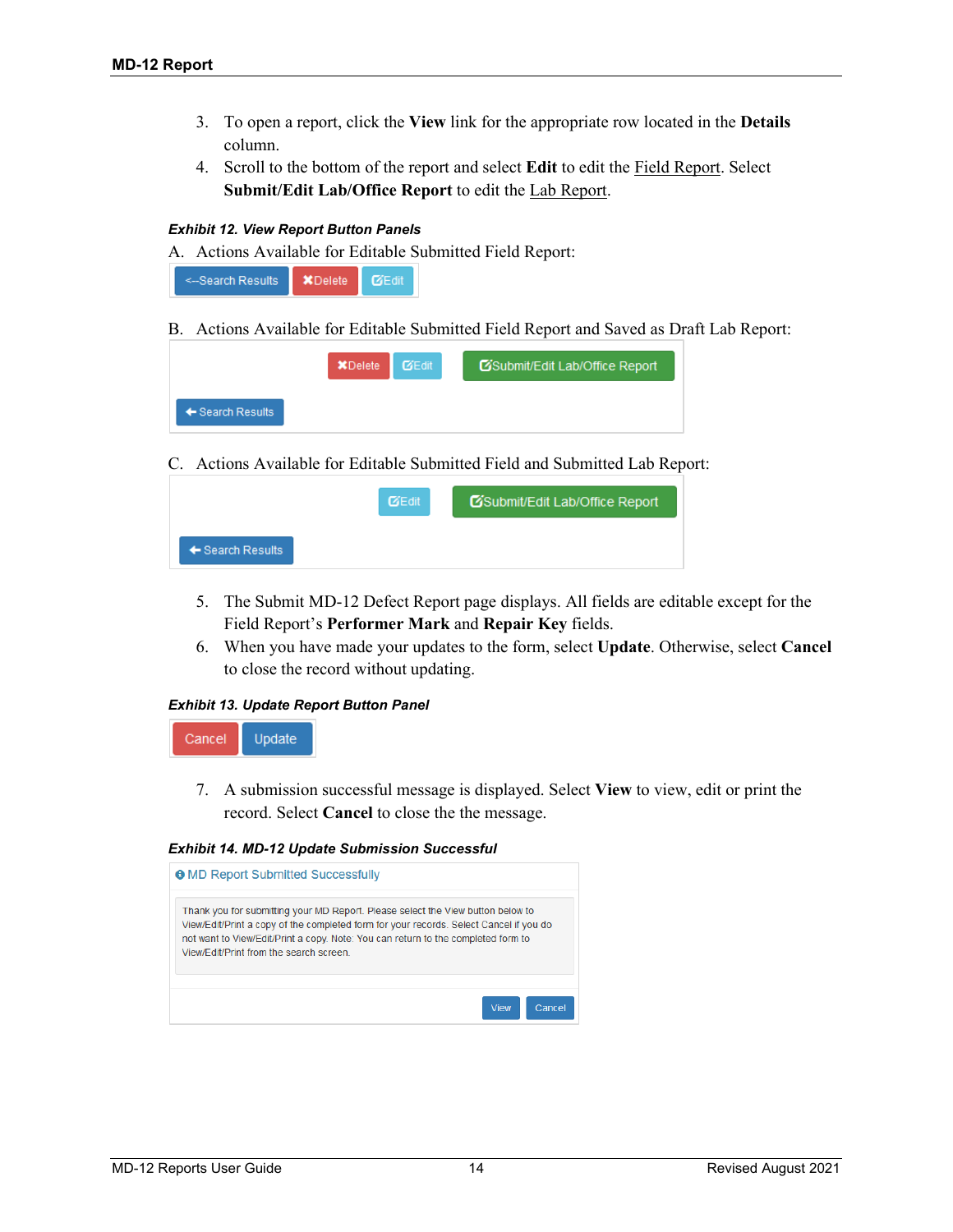#### <span id="page-16-0"></span>**Review Field Report Drafts**

To review MD-12 draft Field Reports, you must be assigned to one or more of these roles: MD-12 Field Reporter, MD-12 Report Reviewer or MD-12 Report Editor.

Keep in mind that draft Field Reports are kept for a maximum of 7 days. Once 7 days have passed, the draft report is no longer available.

Use the following procedure to review MD-12 draft Field Reports:

- 1. Log into the MD Reports as described in [Logging In.](#page-5-0) The MD Reports Home page is displayed [\(Exhibit 2\)](#page-6-2).
- 2. From the menu bar, select **MD-12** > **Review Field Report Drafts**. Available draft Field Reports for your company mark are listed on the **MD-12 View Field Report Drafts** page.
- 3. To open a report, click the **View** link for the appropriate row located in the **Details** column.

#### <span id="page-16-2"></span>*Exhibit 15. View Field Report Drafts*

| MD-12 View Field Report Drafts |            |  |             |            |  |  |                                                                                                                                                           |                |      |
|--------------------------------|------------|--|-------------|------------|--|--|-----------------------------------------------------------------------------------------------------------------------------------------------------------|----------------|------|
|                                |            |  |             |            |  |  |                                                                                                                                                           | Total Items: 1 |      |
|                                |            |  |             |            |  |  | Create Date Last Modified Date Date of Failure Equipment Initial Equipment Number Kind of Equipment Axle Position Method of Detection Attachments Details |                |      |
| 2021-08-06                     | 2021-08-06 |  | <b>BNSF</b> | 0000000117 |  |  | W                                                                                                                                                         |                | View |

4. Scroll to the bottom of the report and click the **Edit** button. See [Edit MD-12 Reports](#page-14-0) for details.

#### <span id="page-16-3"></span>*Exhibit 16. View Draft Field Report Button Panel*



5. Once you've made your updates, select **Save Draft** to save your draft or **Submit** to submit the report. Once the report is submitted, the **Save Draft** button is no longer available when viewing the report.

<span id="page-16-4"></span>



#### <span id="page-16-1"></span>**Delete MD-12 Reports**

To delete MD-12 Field and/or Lab Reports, you must be assigned to one or more of these roles: MD-12 Field Reporter, MD-12 Lab/Office Reporter or MD-12 Report Editor.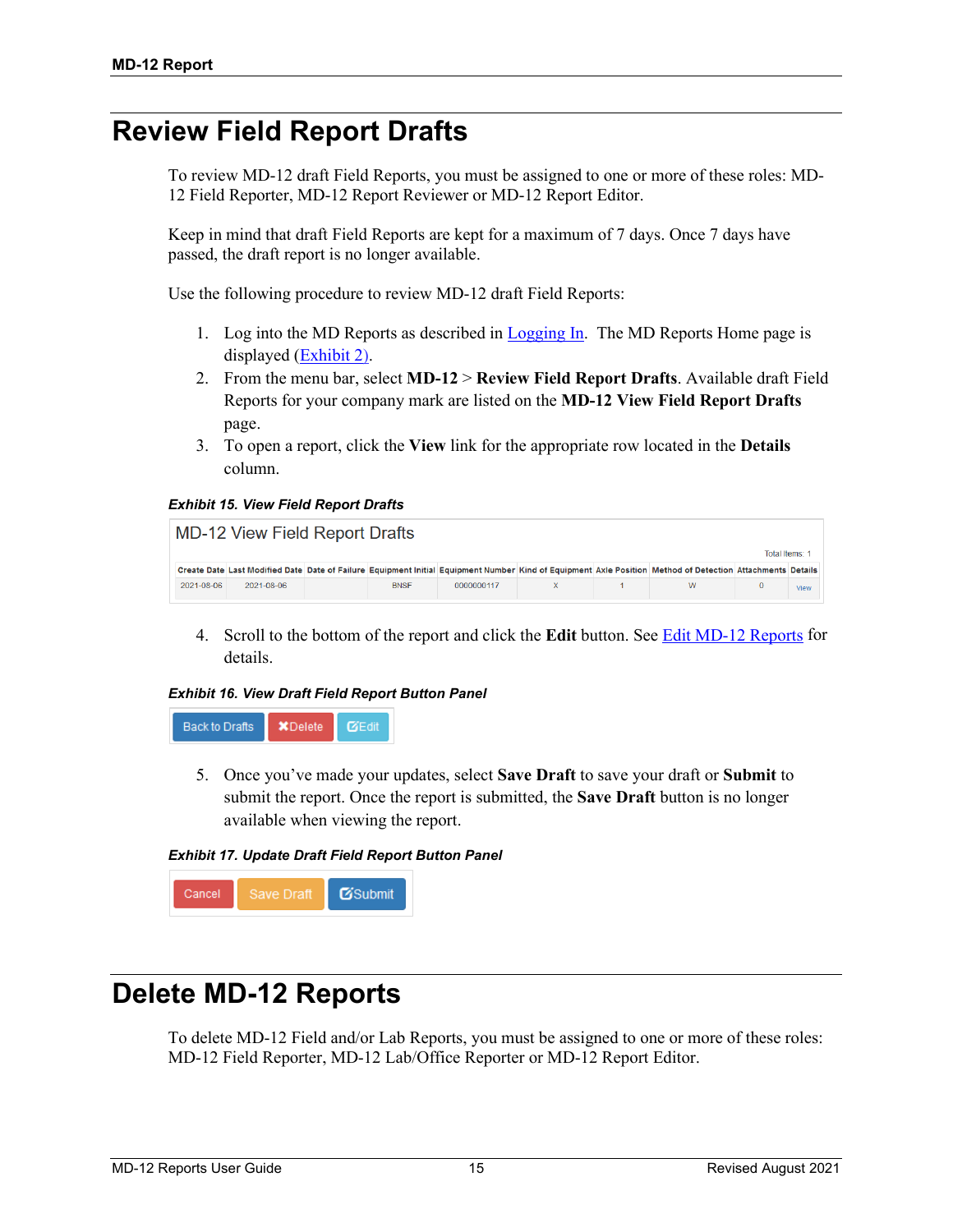Use the following procedure to delete MD-12 Reports:

- 1. Log into the MD Reports as described in [Logging In.](#page-5-0) The MD Reports Home page is displayed [\(Exhibit 2\)](#page-6-2).
- 2. From the menu bar, select **MD-12** > **Search Reports**. Search for reports as described in [Search MD-12](#page-13-0) Reports.
- 3. To open a report, click the **View** link for the appropriate row located in the **Details** column.
- 4. Scroll to the bottom of the report and click the **Delete** button [\(Exhibit 12](#page-15-0) A and B).
- 5. A **Delete Confirmation** pop-up box appears. Click **Yes** to make the changes or **No** to cancel.

<span id="page-17-1"></span>*Exhibit 18. MD-12 Delete Confirmation*

| <b>MD-12 Delete Report Confirmation</b>                                           |  |
|-----------------------------------------------------------------------------------|--|
| You have requested to delete this MD-12 Report. Are you sure you want to proceed? |  |
| YES NO                                                                            |  |

6. If you click **Yes**, a confirmation pop-up box appears to indicate the report has been successfully deleted. Click **Close** to return to the Search Reports page.

<span id="page-17-2"></span>*Exhibit 19. MD-12 Delete Success Message*

| MD-12 Report Update                |       |
|------------------------------------|-------|
| MD-12 Report Deleted Successfully. |       |
|                                    | Close |

### <span id="page-17-0"></span>**Add Shop Mark**

To add or edit shop marks for MD-12 Reports, you must be assigned to one or more of these roles: MD-12 Field Reporter, MD-12 Lab/Office Reporter, MD-12 Report Reviewer or MD-12 Report Editor.

Use the following procedure to add a shop mark for MD-12 Reports:

- 1. Log into the MD Reports as described in [Logging In.](#page-5-0) The MD Reports Home page is displayed [\(Exhibit 2\)](#page-6-2).
- 2. From the menu bar, select **MD-12** > **Add Shop Mark**. Existing marks appear in alphabetical order below the form.